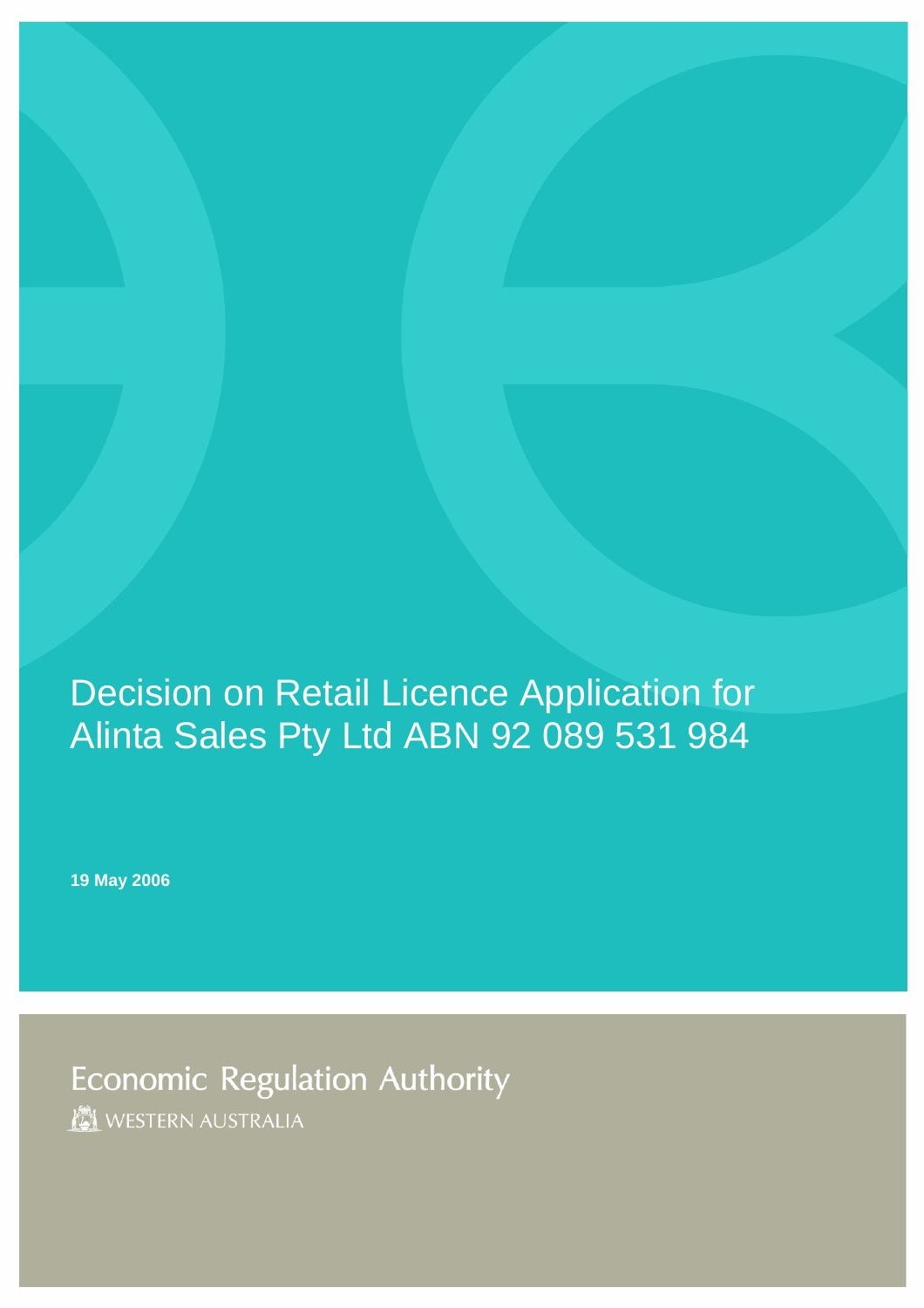A full copy of this document is available from the Economic Regulation Authority website at [www.era.wa.gov.au](http://www.era.wa.gov.au/).

For further information, contact:

Mr Paul Kelly Executive Director Licensing, Monitoring and Customer Protection Division Economic Regulation Authority Perth, Western Australia Phone: (08) 9213 1900

© Economic Regulation Authority 2006

The copying of this document in whole or part for non-commercial purposes is permitted provided that appropriate acknowledgment is made of the Economic Regulation Authority and the State of Western Australia. Any other copying of this document is not permitted without the express written consent of the Authority.